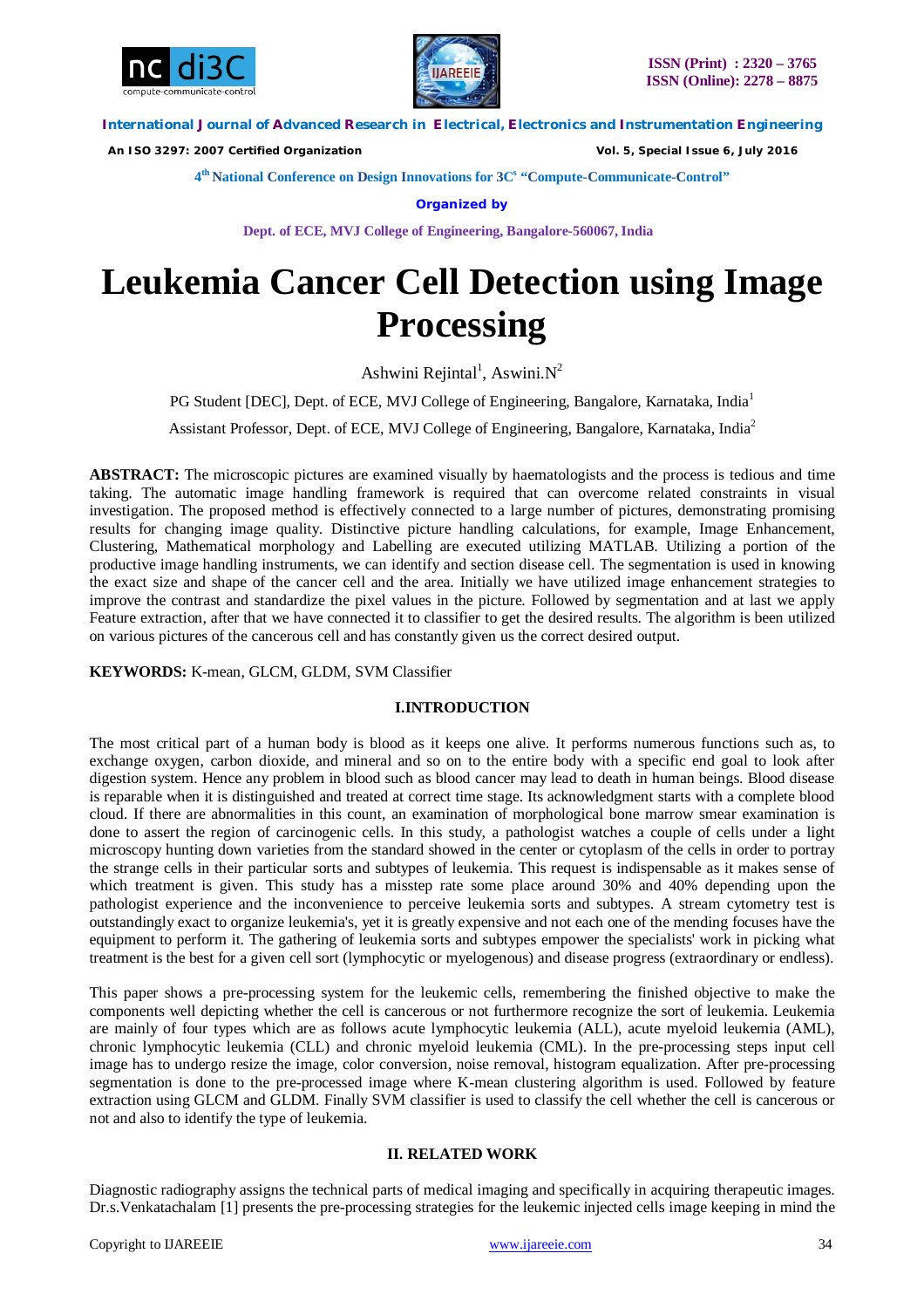



 *An ISO 3297: 2007 Certified Organization Vol. 5, Special Issue 6, July 2016*

#### **4 th National Conference on Design Innovations for 3C s "Compute-Communicate-Control"**

#### **Organized by**

#### **Dept. of ECE, MVJ College of Engineering, Bangalore-560067, India**

end goal to create the elements well describing different sorts of cells. The tackled issues include: the segmentation of the bone marrow suction by applying the watershed change, determination of individual cells, and texture feature, statistical and geometrical examination of the cells.

Image processing procedures are been generally utilized as a part of medical imaging research. These strategies are valuable for representation, enhancement, segmentation and numerous more operations which are helpful for processing medicinal image which perhaps MRI, CT or whatever other images acquired through one of the imaging methodology. One of the advantages of utilizing these methods is to identify any abnormality from the norm in the image of medical application. Some of these application in detecting tumor, blocked vessels or here and there broken joints. [2] Vinay Parameshwarappa.al proposed a strategy for recognizing one such variation from the norm saw in brain image. Utilizing a portion of the traditional picture handling devices and Fourier transform.

According to Bhagyashri G.Patil [3] overview, as of late Lung growth cell has been gaining the consideration of therapeutic and sciatic groups in the most recent years in light of its high prevalence unified with the difficult treatment. Insights from 2008 demonstrate that lung disease, all through world, is the one that assaults the best number of people. Early identification of lung growth is essential for fruitful treatment. There is couple of strategies accessible to identify dangerous cells. Here two techniques for division, for example, thresholding and watershed are utilized to distinguish the disease cell and too discover better approach out of them.

Fundamental mathematical morphological hypothesis and operations are presented at initially, utilized for identifying the edges and additionally the [4] tumor cells of lungs CT and MRI images. Since, salt and pepper noise are more pervasive in medical images the routine techniques are not successful in sifting salt and pepper noise. [4] Numerical morphological operations are utilized to identify the edges and the disease cells. Morphological disintegration is a decent channel of salt and pepper commotion. The trial results demonstrate that the proposed calculation is more proficient for restorative picture denoising, edge location and recognizable proof than the normally utilized layout based edge identification calculations and general morphological edge recognition algorithm.

#### **III.PROPOSED SYSTEM**

Proposed system has two parts training and testing. Both the parts undergo following steps. Image acquisition is the initial step collecting images of the blood from microscope with proper magnification from any of the hospitals. Second step is image preprocessing where following steps are followed initially color conversion takes place, color image is converted to gray scale. Followed by filtering the image, removal of noise from the image and finally histogram equalization is done to improve the quality of image in terms of contrast. Third step is segmentation using k-mean clustering where nucleus is concentrated for the detection process. Segmentation is followed by feature extraction where features of nucleus are extracted using GLCM and GLDM. In the training part features of pure cancer cell is stored in knowledge base. In the testing part, the cell which needs to be tested is taken as input.

And finally SVM classifier with the help of knowledge base is used for classification, where decision is done whether the cell is cancerous or not. If the cell is cancerous then its type is found among acute lymphocytic leukemia (ALL), acute myeloid leukemia (AML), chronic lymphocytic leukemia (CLL) and chronic myeloid leukemia (CML). Fig. 1 shows the block diagram of proposed system.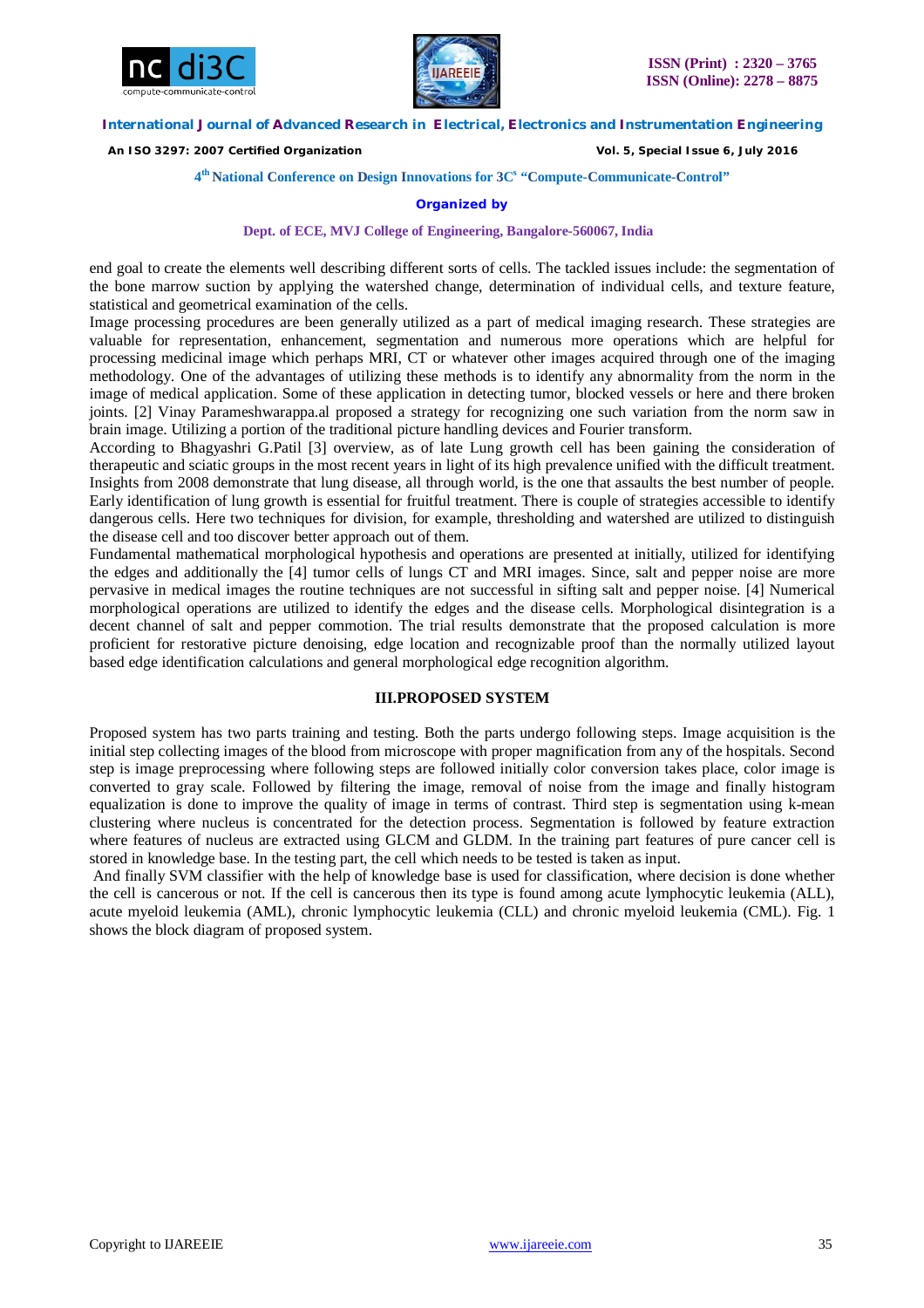



 *An ISO 3297: 2007 Certified Organization Vol. 5, Special Issue 6, July 2016*

**4 th National Conference on Design Innovations for 3C s "Compute-Communicate-Control"** 

#### **Organized by**





Fig. 1 Architecture of Proposed System

**K-MEAN SEGMENTATION:** K-Means is a least squares apportioning strategy that partition an accumulation of articles into K groups. K-Means [5] algorithm is an unsupervised grouping algorithm that characterizes the information focuses into different classes in view of their characteristic separation from one another. The algorithms expect that the data features shape a vector space and tries to discover common grouping in them. The main thought is to characterize k centroids, one for every cluster. These centroids ought to be set cunningly as a result of various area causes diverse result. In this way, the better decision is to place them however much as could be expected far from one another. The following step is to take every point having a place with a given data set and partner it to the closest centroid. At the point when no point is pending, the initial step is finished and an early gathering age is finished. As of right now we have to recalculate k new centroids as barycenters of the bunches coming about because of the past step. After we have these k new centroids, another tying must be done between the same information set focuses and the closest new centroid. A circle has been created. As an aftereffect of this circle we might see that the k centroids change their area orderly until no more changes are finished.

The algorithm iterates over following steps:

- 1. Compute the intensity distribution (also called the histogram) of the intensities.
- 2. Initialize the centroids with k random intensities.
- 3. Repeat the following steps until the cluster a label of the image does not change anymore.
- 4. Cluster the points based on distance of their intensities from the centroid intensities. Equation (1)

c (i)= arg min  $_{j}$  ||x<sup>(i)</sup> –  $\mu$ <sub>j</sub> ||(1)

5. Compute the new centroid for each of the clusters.

Where k is a parameter of the algorithm (the number of clusters to be found), i iterates over the all the intensities, j iterates over all the centroids, and  $\mu_i$  is centroid intensities.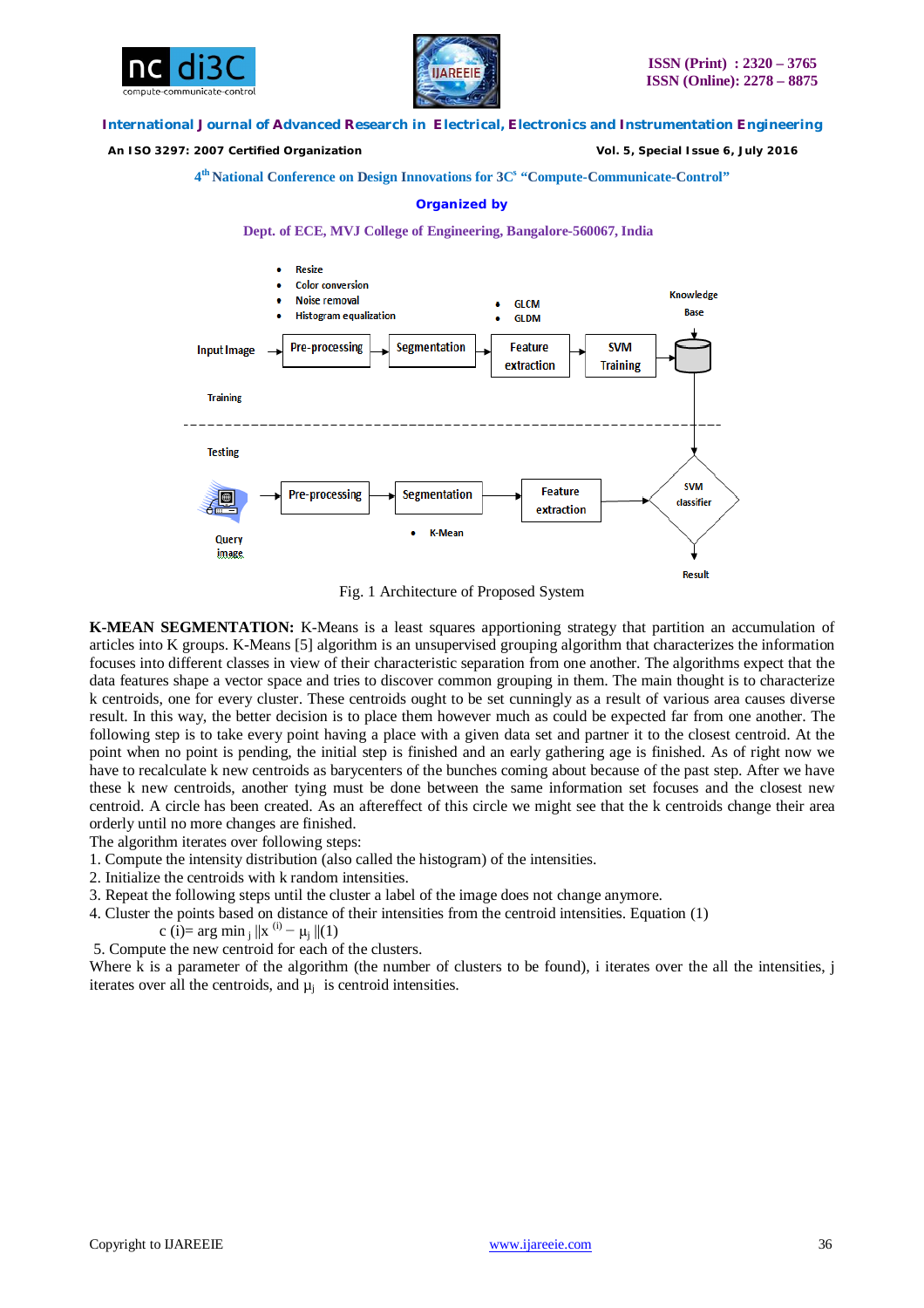



 *An ISO 3297: 2007 Certified Organization Vol. 5, Special Issue 6, July 2016*

**4 th National Conference on Design Innovations for 3C s "Compute-Communicate-Control"** 

#### **Organized by**

**Dept. of ECE, MVJ College of Engineering, Bangalore-560067, India**



Fig. 2 K-Mean Segmentation

**GLDM:** The GLDM depends on the event of two pixels which have a given total difference in gray level and which are isolated by a particular displacement $\delta$ . For any given displacement vector.

Let  $S(x, y) = | S(x, y) - S(x + \Delta x, y + \Delta y)|$  and the estimated probability-density function is defined by

 $f(i|\delta) = prob(S\delta(x,y)=i)$  (2)

Use "(2)," to calculate probability-density function.

**GLCM:** Gray Level Co-Occurrence Matrix (GLCM) has turned out to be a well known factual technique for removing textural highlight from pictures. As per co-event grid, Haralick characterizes fourteen textural highlights measured from the likelihood network to separate the qualities of surface insights of remote detecting pictures. In our proposed system important features like Angular Second Moment (energy), contrast, auto Correlation, Entropy, variance, dissimilarity, homogeneity, cluster prominence and the Inverse Difference Moment are selected for implementation.

**SVM CLASSIFIER:** SVM is built up as one of standard instruments for machine learning and information mining. This study utilizes the SVM to arrange pictures, which was a factual order framework proposed by Cortes and Vapnik. [6] Uses of an extensive variety of example acknowledgment issues, picture grouping, money related time arrangement expectation, face recognition, biomedical sign investigation, restorative diagnostics, and information mining utilizes SVM now a days. Standard SVM orders objects into two classes by figuring the most extreme edge hyper-plane between the preparation objects of both given classes. Auxiliary danger minimization is connected with such a plan to demonstrate a decent exchange off between low observational danger and little limit.

# **IV. RESULTS AND DISCUSSION**

In the algorithm of nucleus segmentation using matlab the image is enhanced using histogram equalization method (Fig. 4) and nucleus segmentation of enhanced image is done using K mean algorithm. The proposed technique has been applied on microscopic blood slide images. Fig. 3 shows the microscopic input image.